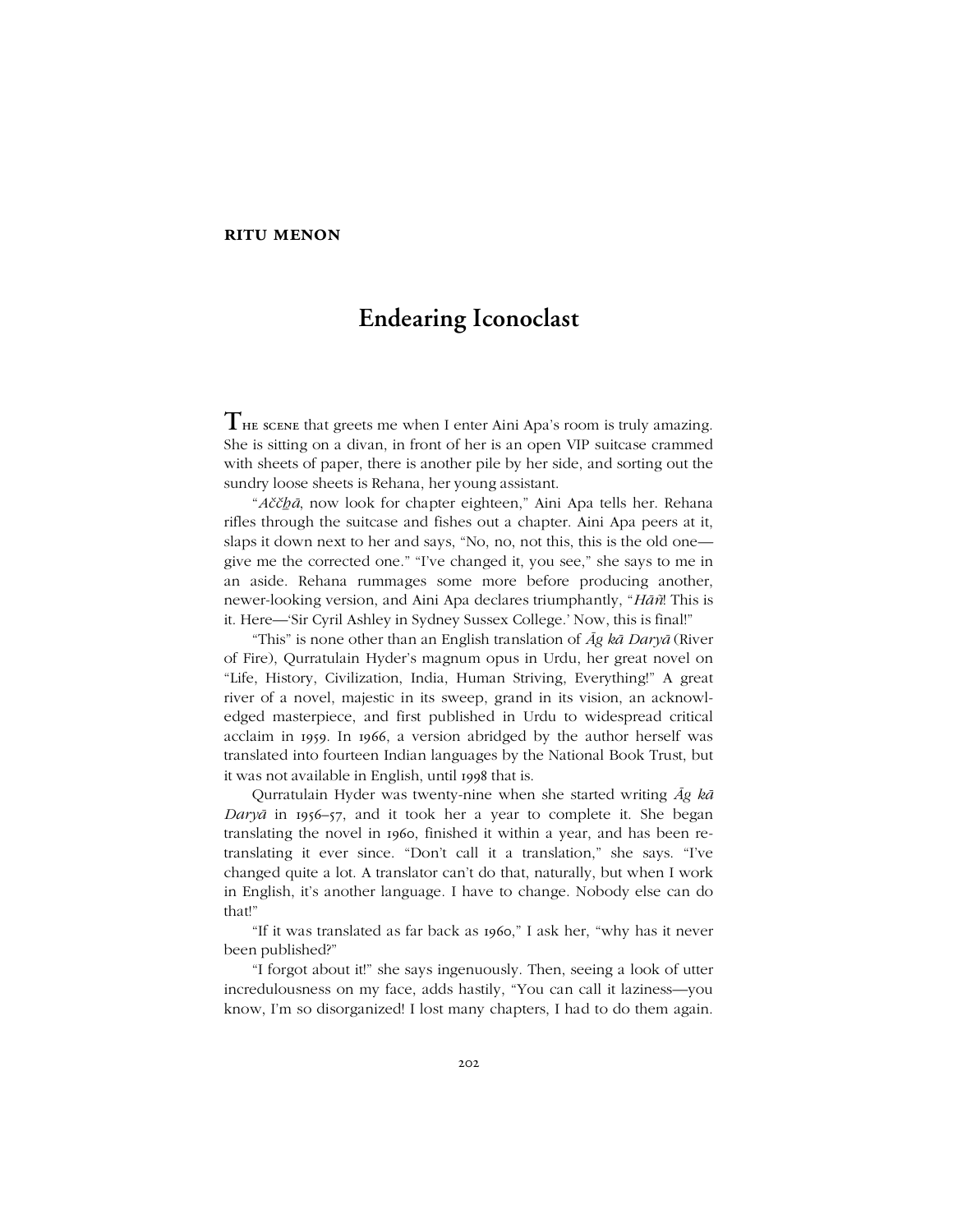Every time I shifted I found something else was missing—anyway, now it's ready!"

And so, 40 years after it was written, and 38 years after it was first translated, *Āg kā Daryā* was published in English for the first time in 1998, 50 years since India had gained its independence. In some ways a most appropriate time for what many people regard as Qurratulain Hyder's ìPartitionî novel, although she herself says she has never stopped writing about Partition.

At the same time that we at Kali for Women were working on Aini Apaís translation of *Āg kā Daryā*, chapter by chapter, we were also discussing the publication of three novellas by her—*Sītā Haran* (Sītā Betrayed)*, Housing Society* and *Patjẖaṛ kī Āvāz* (Sound of Falling Leaves) —under the rubric, *Season of Betrayals* in a translation by the Urdu scholar C. M. Naim. This would be, more or less, the first time that a fairly substantial offering of Aini Apa's writing not translated by herself was being published, for Qurratulain Hyder was well known for preferring her own translations (transcreations?) to anyone else's.

One of Aini Apaís most endearing (exasperating?) traits was the utter matter-of-factness with which she treated her writing, her almost breathtaking disregard for accepted convention and received wisdom. How else could she have been so casually confident about chopping and changing, adding and subtracting, revising—or rather, rewriting, for we cannot know whether, or if, she ever "revised"—her own published work, regarding it almost as a new work, to the despair—and I might add, strong disapproval—of her translators. She has been charged with mistranslation, misrepresentation, even, at worst, distortion and, at best, literary irresponsibility. When I was working with her on *Mērē Bẖī Şanamkhānē* (My Temples, too—another manuscript she fished out of somewhere), I found, to my consternation, that the crucial last two pages were missing and could not be found anywhere. Aini Apa obviously could not undertake to translate them afresh because of failing eyesight and the aftereffects of her stroke—but she was undaunted.

She summoned me to her home, sat me down in front of her, and commanded the young student who was assisting her to read out the passages from the original Urdu. She then did a rough translation into English, which I transcribed and read back to her. *"Thik hai*?" she would ask, and depending on whether I agreed or not, she would either redo it or accept my suggestions to change a word or phrase here or there—and proceed to the next bit. And so we recreated the missing English text during the course of the day, no fuss and not too much bother.

It was with the same never-say-die spirit that she agreed with alacrity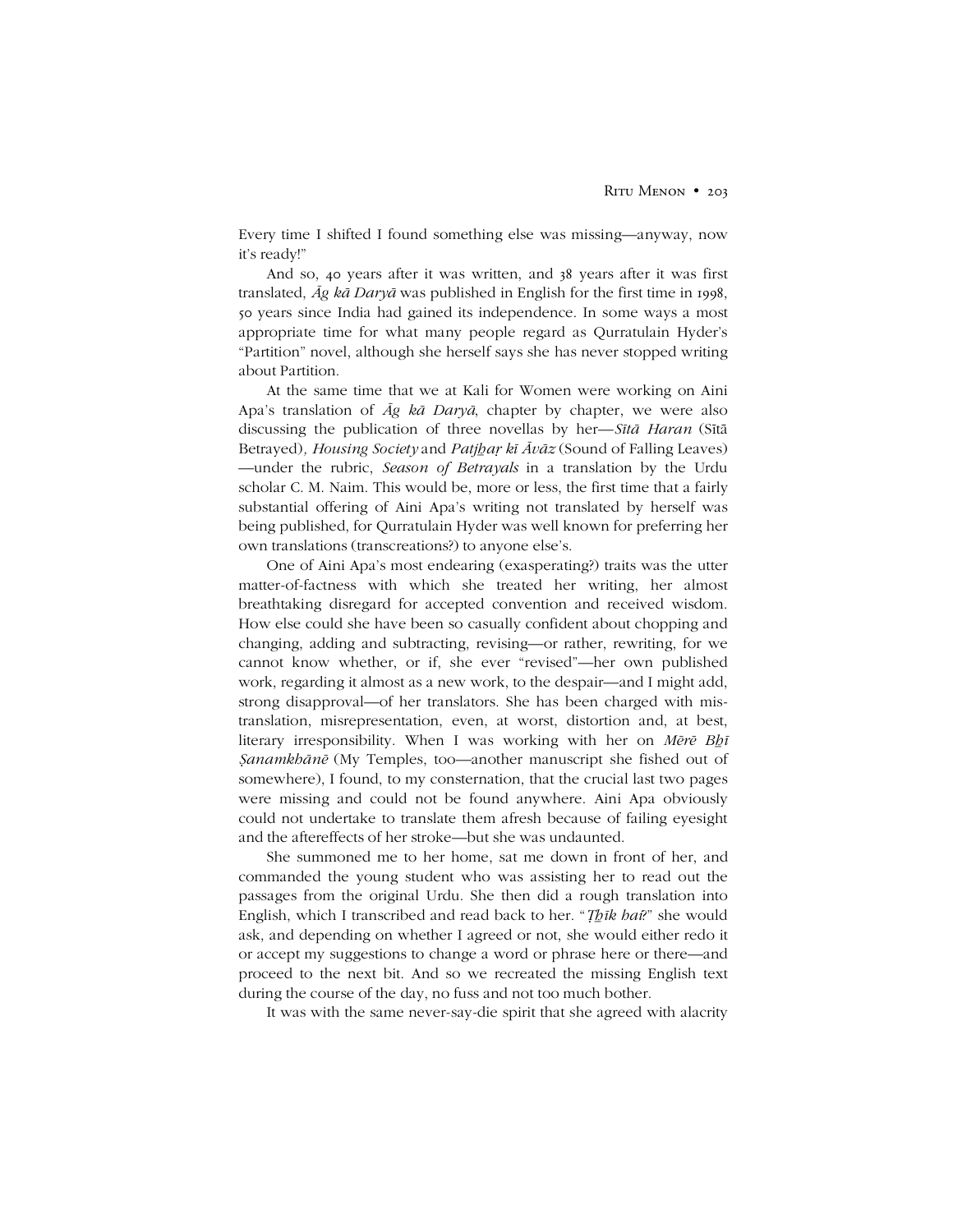## 204 • The Annual of Urdu Studies

to embark on the massive task of translating the family chronicle *Kār-e Jahāñ Darāz Hai* (The Work of the World Goes On), a task that remains unhappily incomplete. Here, too, she cheerfully declared that she could drop the first few hundred years of family history in order to reduce the necessary working time!

Aini Apa was most unusual for having translated the better part of her writing herself, almost simultaneously as she wrote it. From what she said, it appears that only a couple of years would elapse between the Urdu publication and her translation of a work into English—although several years might go by before the English was actually published. This, too, is curious, leading one to wonder what caused the delay. *Ākhir-e Shab kē Hamsafar* (Fellow-Travelers Towards the End of Night; published as *Fireflies in the Mist*)*,* for instance, which was published in Urdu in 1979, did not appear in English until 1994, yet she probably translated it much earlier, as I suspect she did with *Mērē Bẖī Ṣanamkhānē.* The latter was written when she was just nineteen (in 1946), but not published in English until 2004!

While editing *River of Fire* and, later, *My Temples, too*, I was struck by the cinematic quality of her writing, her technique of using very short chapters, almost like scenes, snapshots really, in place of long discursive exegesis. This was clearly not the case with her Urdu originals, and many scholars and commentators believe that indeed, the English translations are a travesty, abridging and abbreviating both character and dialogue. Yet this process was already apparent in the author-approved translation of *Āg kā Daryā* into Hindi in 1968. And, in fact, it continued, for in 1999, when Rajkamal Prakashan asked to reissue the Hindi translation, Aini Apa insisted that they now use the English text published by Kali for Women as her authorized version. So, too, with all its subsequent translations into European languages. Predictably, then, this prompts a further question: which text is the one to regard as the "original"—the Urdu or the one redone English?

This being the case, the *real* question, it seems to me, is why she chose to alter her text in English. It could be, as she said to me, that between 1959, when the original *Āg kā Daryā* was published, and 1998, when Kali published the English version, 40 years had elapsed and many of the elaborations in the Urdu version were now redundant. But it could also be, as she said in a not-quite-tongue-in-cheek aside, that in English the novel in its full form just might be "too long." We may never know all her reasons or have satisfactory explanations for them, but since her abridgements were deliberate, one can only assume that she was actually attempting a distinct *style* in her English texts, more than a mere transla